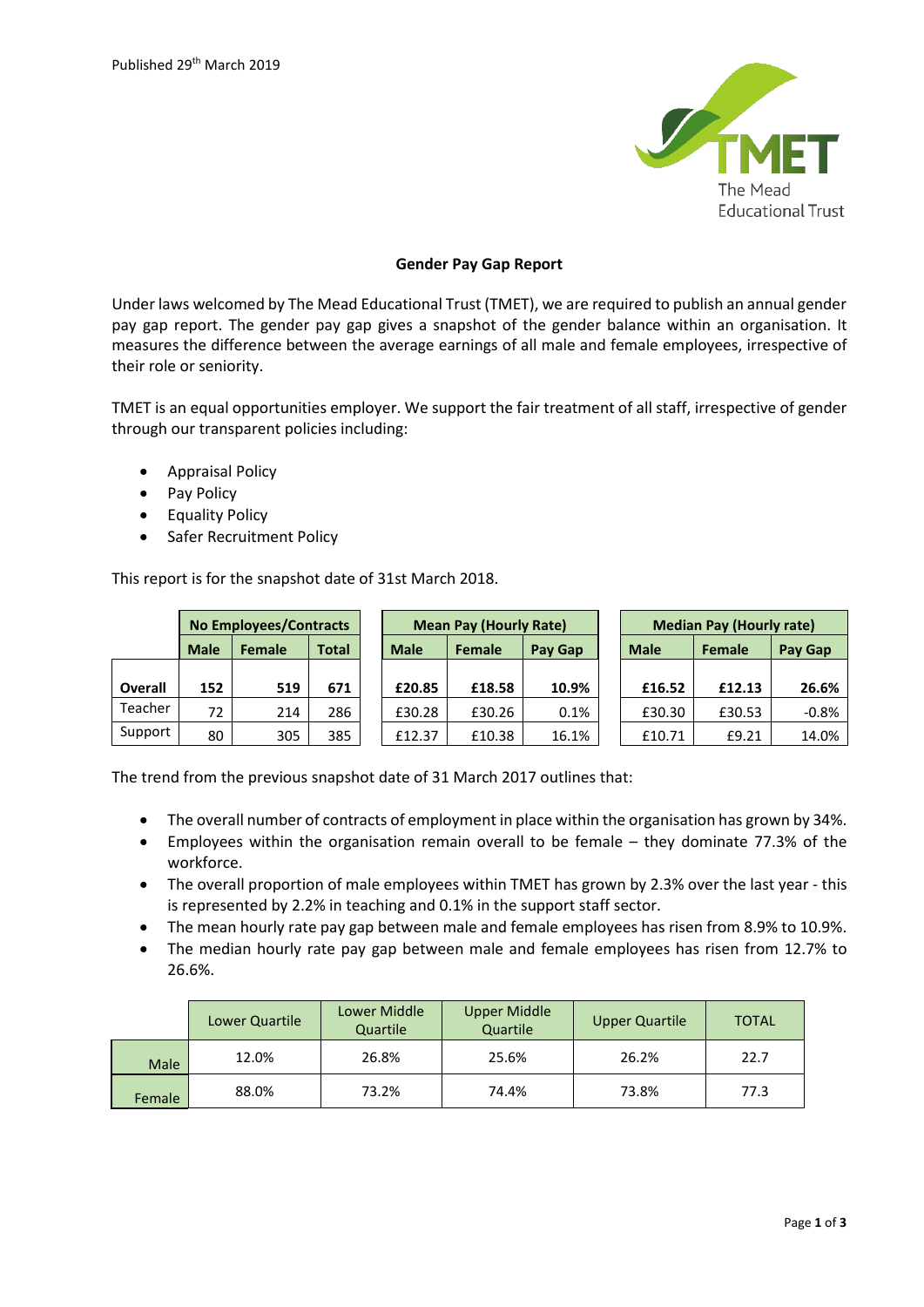The trend from the previous snapshot date of 31 March 2017 outlines that:

- In the lower quartile, male employees represent 12% of the workforce *(as opposed to 13.5% previously)* and female employees 88% *(as opposed to 86.5% previously).*
- In the lower middle quartile, male employees represent 26.8% of the workforce *(as opposed to 17.3% previously*) and female employees 73.2% *(as opposed to 82.7% previously).*
- In the upper middle quartile, male employees represent 25.6% of the workforce *(as opposed to 27.9% previously)* and female employees 74.4% *(as opposed to 72.1% previously).*
- In the upper quartile, male employees represent 26.2% of the workforce *(as opposed to 21.6% previously)* and female employees 73.8% *(as opposed to 78.4% previously).*

Overall, this means within all pay quartiles and in view of the significant increase in workforce over a oneyear period that:

- in the lower middle and upper quartiles there has been an increase in male employees. There has been a decrease in the lower quartile and upper middle quartile.
- in the lower middle quartile and upper middle quartile, there has been an increase in female employees. There has been a decrease in the lower middle quartile and upper quartile.

## **How does our pay gap compare to others?**

Our mean average gender pay gap is 10.9%, which remains **well below the national average gender pay gap within the educational sector** of 19.7%. Male employees make up 26.2% *(an increase of 5% over the last year)* of higher paid jobs and female employees are 73.8%.

TMET is proud that it continues to go against the national trend where women are less likely to be promoted. Such statistical analysis provides even greater confidence in conjunction with TMET policies where it is proven that pay decisions are gender neutral; are open; are fair; and are transparent. TMET is an equal pay employer, having regard to equal pay legislation and adhering to an equal pay practice.

Nil employees receive any bonus payments within TMET. The figures set out have been calculated using the standard methodologies used in the Equality Act 2010 Gender Pay Gap Information Regulation 2017 and the ACAS Guidance Managing the Gender Pay Gap. We calculated the pay scales for all teaching staff that are aligned to the School Teachers' Pay and Conditions document which is reviewed on an annual basis. For support staff, we use the pay scales set by the National Joint Council for Local Government Services. Staff move through the pay scales grade based on a thorough and robust appraisal process, meaning earnings are based on performance outcomes, irrespective of their gender.

Although equal pay and the gender pay gap look at differences between women's and men's pay, they are two different issues and this needs to be remembered when reading this report. Equal pay is the right for men and women to be paid the same when doing the same or equivalent work. This is a legal requirement that we are committed to upholding at TMET. Gender pay gap is a measure of the difference between men's and women's average earnings across an organisation. All roles across the organisation are included in calculating the average earnings figure and it is expressed as a percentage of men's earnings

We take the issues of diversity and gender extremely seriously and I look forward to working with our employees as we continue to strive towards an ever more inclusive organisation.

**Carolyn Robson, Chief Executive Officer**